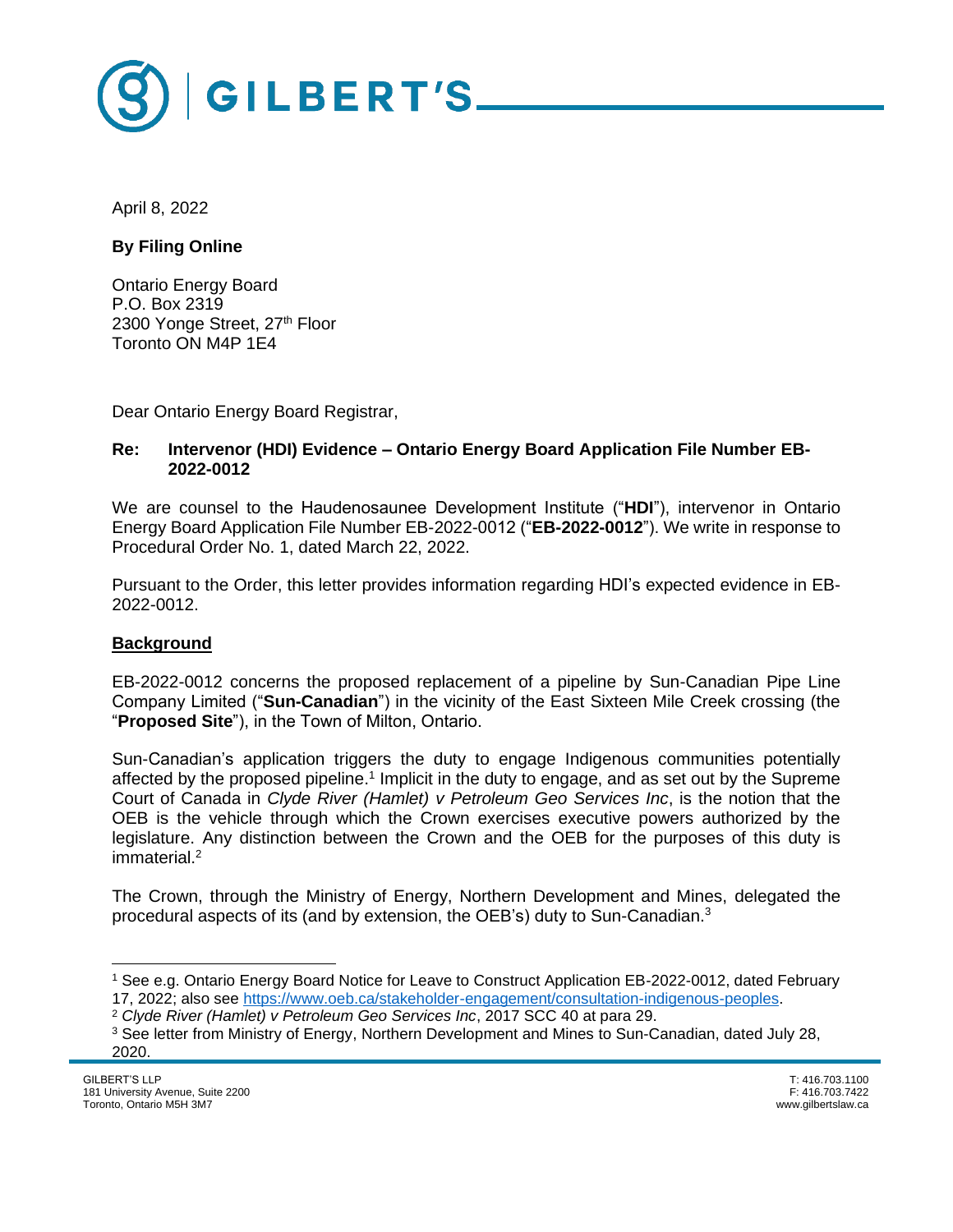Substantive aspects of the duty to engage, however, remain with the OEB. The honour of the Crown cannot be delegated.<sup>4</sup> Indeed, in its July 28, 2020 letter to Sun-Canadian, the Ministry expressed that the "Crown will fulfill the substantive aspects of consultation and retain oversight over all aspects of the process for fulfilling the Crown's duty."

To date, HDI has not received information relating to how the OEB plans on discharging its substantive duties to engage.

# **Expected Evidence**

HDI has significant concerns relating to the proposed pipeline replacement, as well as the OEB's fulfillment of its engagement obligations. HDI expects its evidence in EB-2022-0012 to cover:

- 1. The nature of Haudenosaunee rights in respect of the Proposed Site;
- 2. The nature of the harm resulting from the pipeline including, but not limited to:
	- a. Harm to Haudenosaunee rights;
	- b. Harm to the surrounding environment, including cumulative impacts;
	- c. Harm to the Haudenosaunee treaty-based relationship with the Crown, which will include evidence relating to, *inter alia*:
		- i. Royal Commission on Aboriginal Peoples;
		- ii. Report on Missing and Murdered Indigenous Women;
		- iii. Truth and Reconciliation Commission; and
		- iv. *United Nations Declaration on the Rights of Indigenous Peoples Act*;
	- d. Harm to advancing the goals of reconciliation; and
- 3. Sun-Canadian, OEB, and Crown engagement with the Haudenosaunee, Haudenosaunee Confederacy Chiefs Council ("**HCCC**"), and HDI in respect of the pipeline to date, including mitigation and compensation to address the above harms and interference with treaty rights.

### **Written Interrogatories**

HDI will submit written interrogatories to Sun-Canadian and the OEB. Oral interrogatories, however, are necessary to fully canvass the broad range of relevant issues present in this application.

Interrogatories in respect of the OEB will cover:

- The nature and circumstances of the delegation of procedural aspects of the duty to engage by the Minister;
- Engagement with the Haudenosaunee, HCCC, and HDI to date; and
- The OEB engagement process generally, including the composition of the Board.

Interrogatories in respect of Sun-Canadian will cover:

- The nature and circumstances of the delegation of procedural aspects of the duty to engage by the Minister;
- Engagement with the Haudenosaunee, HCCC, and HDI to date;
- Environmental matters, including mitigation efforts and cumulative impacts;
- Project alternatives; and

<sup>4</sup> *Haida Nation v British Columbia (Minister of Forests)*, 2004 SCC 73 at para 53.